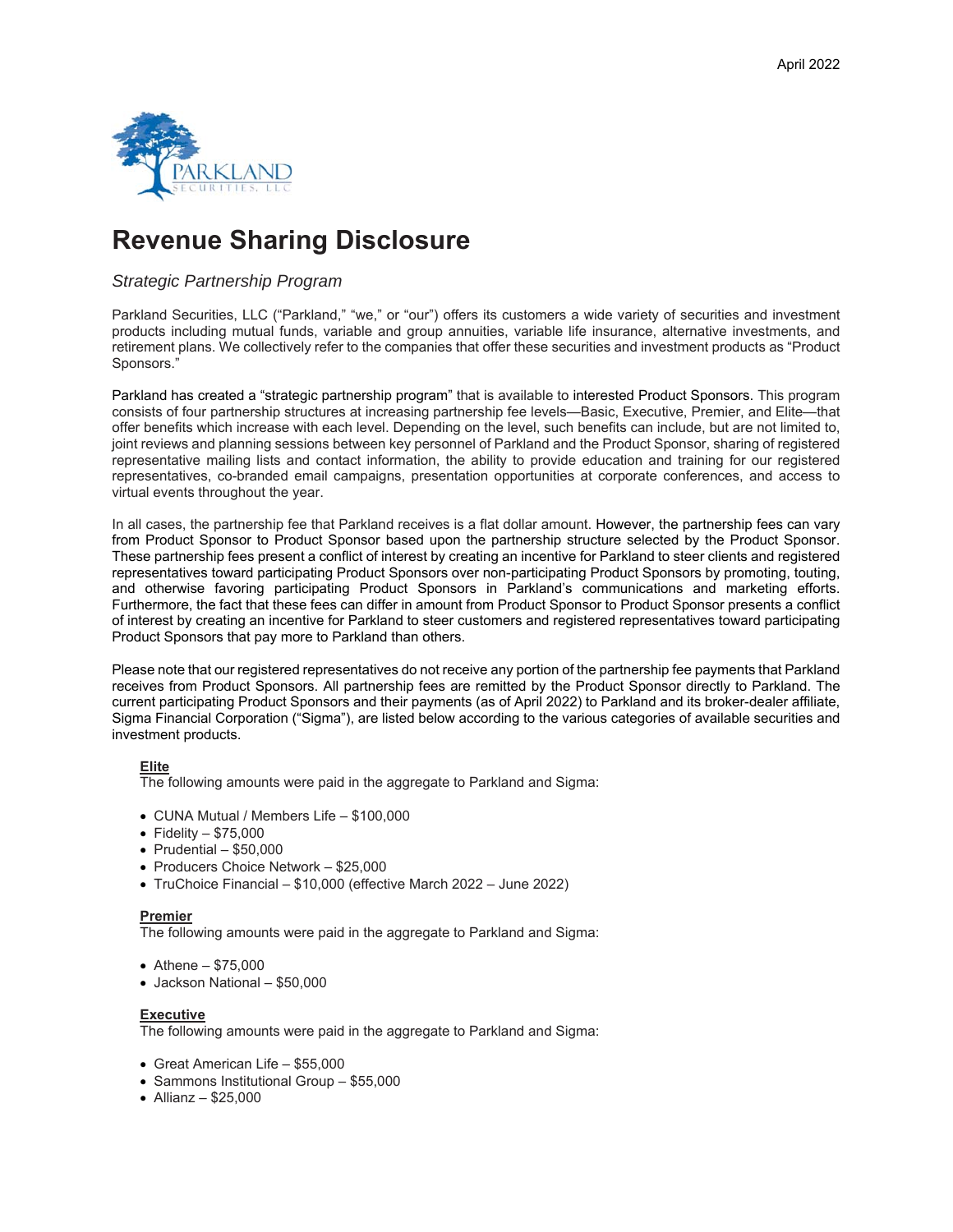- Ash Brokerage \$25,000
- Lincoln Financial Group \$25,000
- New York Life Insurance Company \$25,000
- $\bullet$  Simplicity \$25,000
- Mutual of Omaha \$20,000
- $\bullet$  Ameritas \$15,000
- Voya \$10,000

#### **Basic**

The following amounts were paid in the aggregate to Parkland and Sigma:

 $\bullet$  Aegis Financial – \$25,000

Additionally, in some cases Product Sponsors will provide additional educational and/or marketing payments to Parkland and/or its registered representatives to cover the expenses associated with attending conferences, acquiring financial planning software or education, or to reimburse them for costs incurred in connection with seminars or customer appreciation events.

For additional information regarding a particular security's or investment product's compensation arrangements and practices, please refer to that security's or investment product's prospectus, offering documents, or statements of additional information.

## *Clearing Firm*

National Financial Services LLC ("NFS") is the clearing firm utilized by Parkland. In 2019, Parkland renewed its Fully Disclosed Clearing Agreement with NFS for an additional five (5) years. In connection with this renewal, Parkland will receive the following compensation from NFS:

Parkland will receive annual Business Development Credits from NFS in the following amounts:

| Year | <b>Business Development Credit</b> |
|------|------------------------------------|
| 2019 | \$550,000                          |
| 2020 | \$540,000                          |
| 2021 | \$230,000                          |
| 2022 | \$145,000                          |
| 2023 | \$135,000                          |

 For non-Fidelity mutual funds, NFS has entered into a No Transaction Fee ("NTF") Revenue-Sharing Program with Parkland, according to which Parkland receives the following compensation:

| <b>Average Aggregate Balances</b> | <b>Basis Points Earned</b> |
|-----------------------------------|----------------------------|
| \$0 to \$10 million               | 0 basis points             |
| \$10 million to \$25 million      | 4 basis points             |
| \$25 million to \$50 million      | 6 basis points             |
| \$50 million to \$100 million     | 8 basis points             |
| More than \$100 million           | 10 basis points            |

 Parkland receives a monthly payment on all eligible Fidelity Money Market Sweep Fund balances. This is calculated at an annualized rate of the average net assets (calculated daily) of customers' beneficially owned shares in the Capital Reserve Class and Daily Money Class of eligible Fidelity core sweep funds:

| <b>Average Fund Balances</b>  | <b>Capital Reserve Class</b> | <b>Daily Money Class</b> |
|-------------------------------|------------------------------|--------------------------|
| \$1 million to \$5 million    | 25 basis points              | 10 basis points          |
| \$5 million to \$50 million   | 35 basis points              | 15 basis points          |
| \$50 million to \$100 million | 45 basis points              | 20 basis points          |
| More than \$100 million       | 50 basis points              | 25 basis points          |

 Parkland receives a monthly revenue share from the Network Bank Deposit Sweep Program as set forth in the table below. This amount is inclusive of any interest to be passed through to customer accounts (i.e., customer